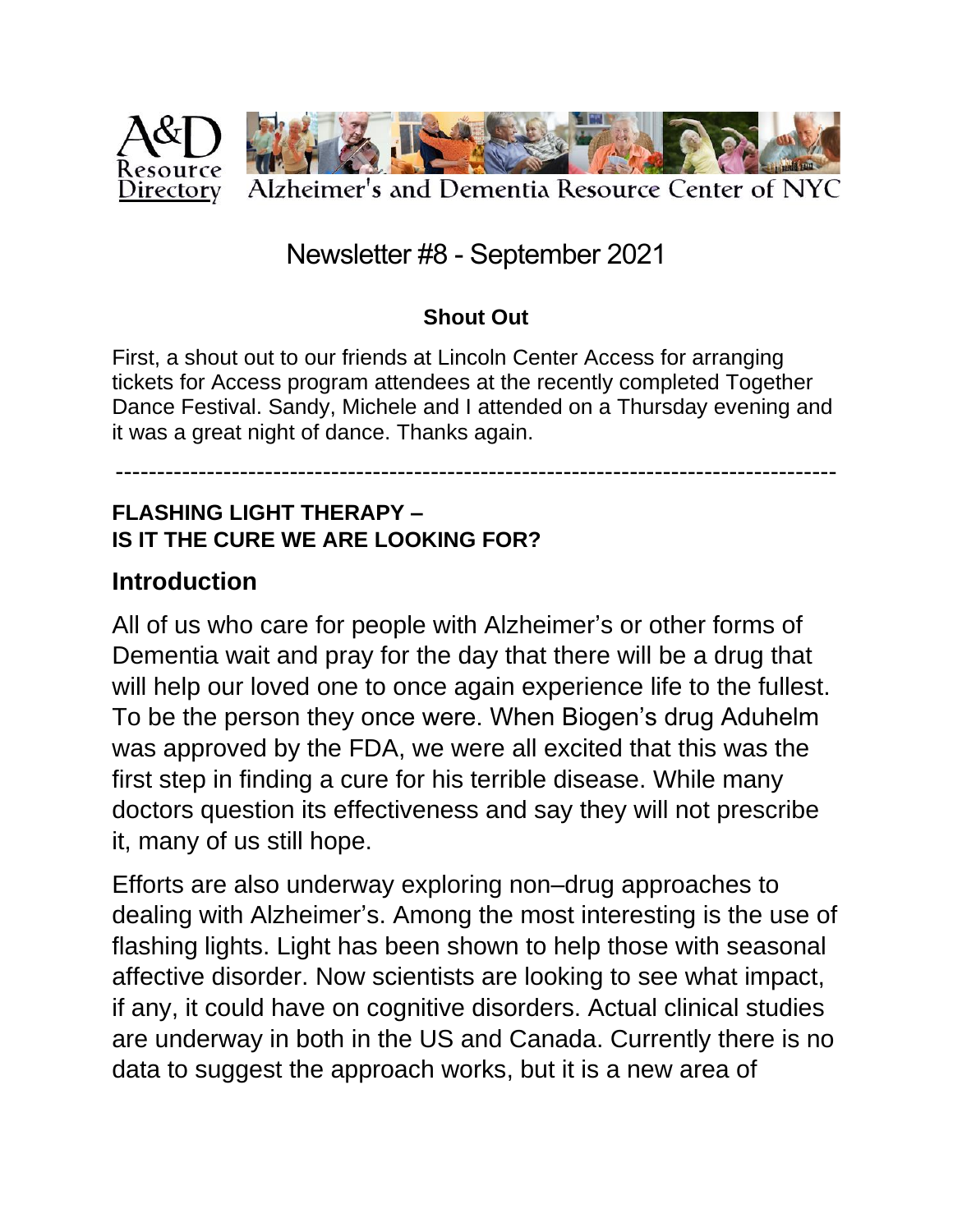exploration and interest. The Being Patient newsletter has an outstanding article on the issue:

## [Review: These 3 Devices Use Flashing Lights Designed to](https://www.beingpatient.com/light-therapy-brain-function-alzheimers/)  [Boost Brain Health.](https://www.beingpatient.com/light-therapy-brain-function-alzheimers/)

As the science supporting the brain health benefits of an experimental therapy called photobiomodulation — emitting flickering lights that may have some direct impact on the brain — grows, some devices are hitting the market, while others are entering clinical trials for Alzheimer's. Being Patient reporter Simon Spichak looks at what we know about each device and the science at large.

---------------------------------------------------------------------------------------

## **Suggested Articles**

- Tom Coughlin the former NY Giant Head Coach wrote a touching piece in the Times about his caregiving experience. [https://www.nytimes.com/2021/08/24/opinion/tom-coughlin](https://www.nytimes.com/2021/08/24/opinion/tom-coughlin-wife-psp.html?mc_cid=a7f4d12ec1&mc_eid=6e9fa9f1f3)[wife-psp.html?mc\\_cid=a7f4d12ec1&mc\\_eid=6e9fa9f1f3.](https://www.nytimes.com/2021/08/24/opinion/tom-coughlin-wife-psp.html?mc_cid=a7f4d12ec1&mc_eid=6e9fa9f1f3)
- From Valerie Feurich in Teepa Snows Positive Approach to Care a good article on addressing the moving into a care community. Positive Approach to Care. [https://mailchi.mp/teepasnow/blog\\_5-tips-for-helping-a](https://mailchi.mp/teepasnow/blog_5-tips-for-helping-a-person-living-with-dementia-understand-the-need-to-move-to-a-care-community)[person-living-with-dementia-understand-the-need-to-move](https://mailchi.mp/teepasnow/blog_5-tips-for-helping-a-person-living-with-dementia-understand-the-need-to-move-to-a-care-community)[to-a-care-community?](https://mailchi.mp/teepasnow/blog_5-tips-for-helping-a-person-living-with-dementia-understand-the-need-to-move-to-a-care-community) .
- The Penn Memory Center has a well written article on Alzheimer's. and other dementias. If you are looking for a good over view article this is it. [https://pennmemorycenter.org/education/.](https://pennmemorycenter.org/education/)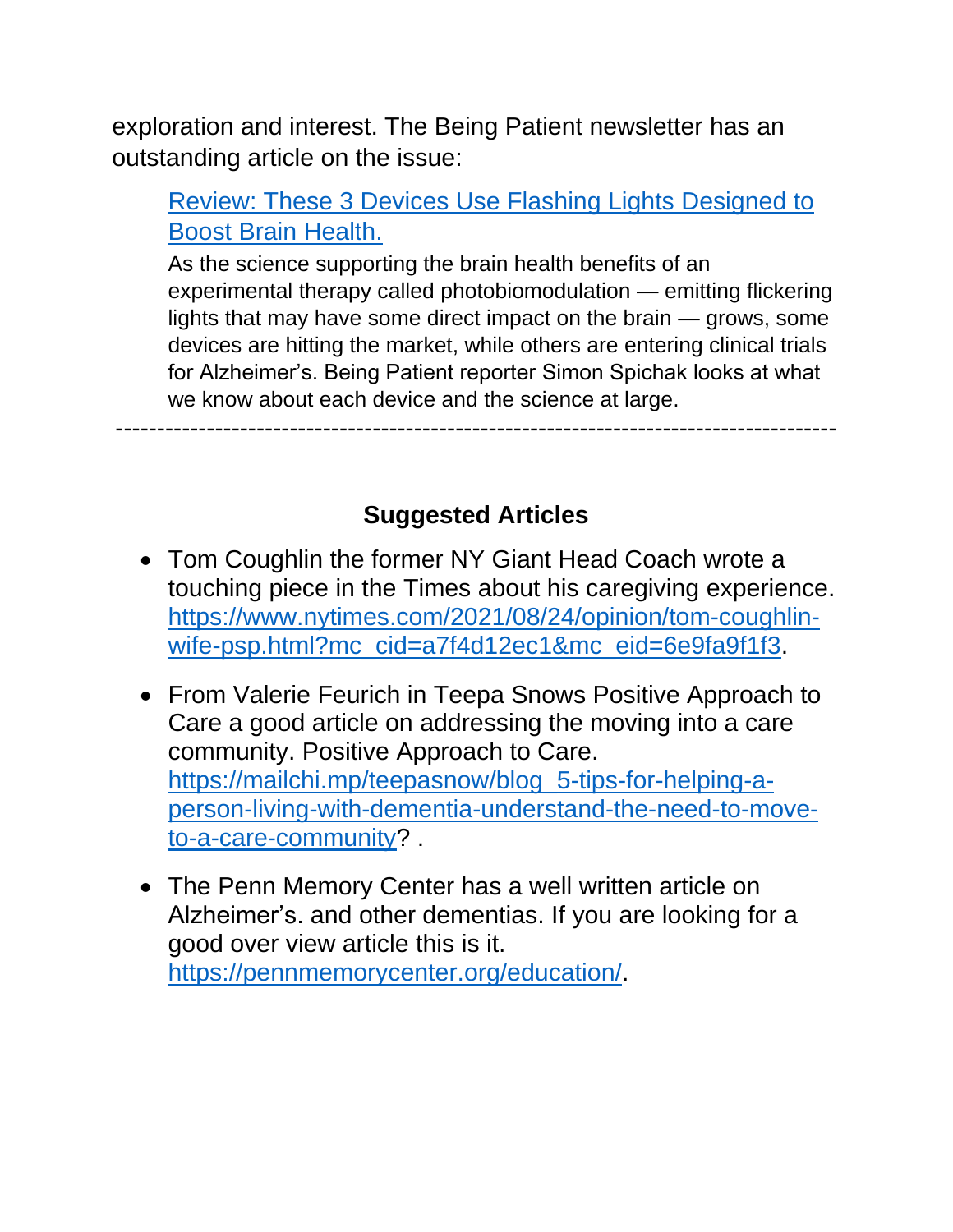## **Suggested Videos**

- In addition to their excellent newsletter, *Being Patient* has also posted a number of first-rate videos which can be viewed at [https://www.youtube.com/channel/UCYTixYatREXOaWX0Iu](https://www.youtube.com/channel/UCYTixYatREXOaWX0IuAuRuw) [AuRuw.](https://www.youtube.com/channel/UCYTixYatREXOaWX0IuAuRuw)
- An interesting series of videos prepared by the *UCLA Alzheimer's Dementia Care Program*. Taken together they form the basis of a program. [https://www.uclahealth.org/dementia/caregiver-education](https://www.uclahealth.org/dementia/caregiver-education-videos)[videos.](https://www.uclahealth.org/dementia/caregiver-education-videos)

# **Featured Programs**

## CARE Program — [Lenox Hill Neighborhood House](https://www.lenoxhill.org/careprogram)

CARE is the Lenox Neighborhood House's award-winning artsbased day program for older adults living with Alzheimer's disease and other forms of dementia. Elizabeth Hartowicz is the director of the CARE program. The program, offers a unique opportunity for social contact and stimulation to those individuals who, due to their progressing dementia would often be isolated in the community, while providing respite for their caregivers. The program focuses on the individual person, not on the disease. A person's preferences, interests, and needs are the basis for the programming. Openness, flexibility, improvisation, and spontaneity are encouraged rather than a reality orientation that is often used to bring back people with dementia. For additional information you can contact Elizabeth at 212.218.0447 or at [ehartowicz@lenoxhill.org](mailto:ehartowicz@lenoxhill.org)